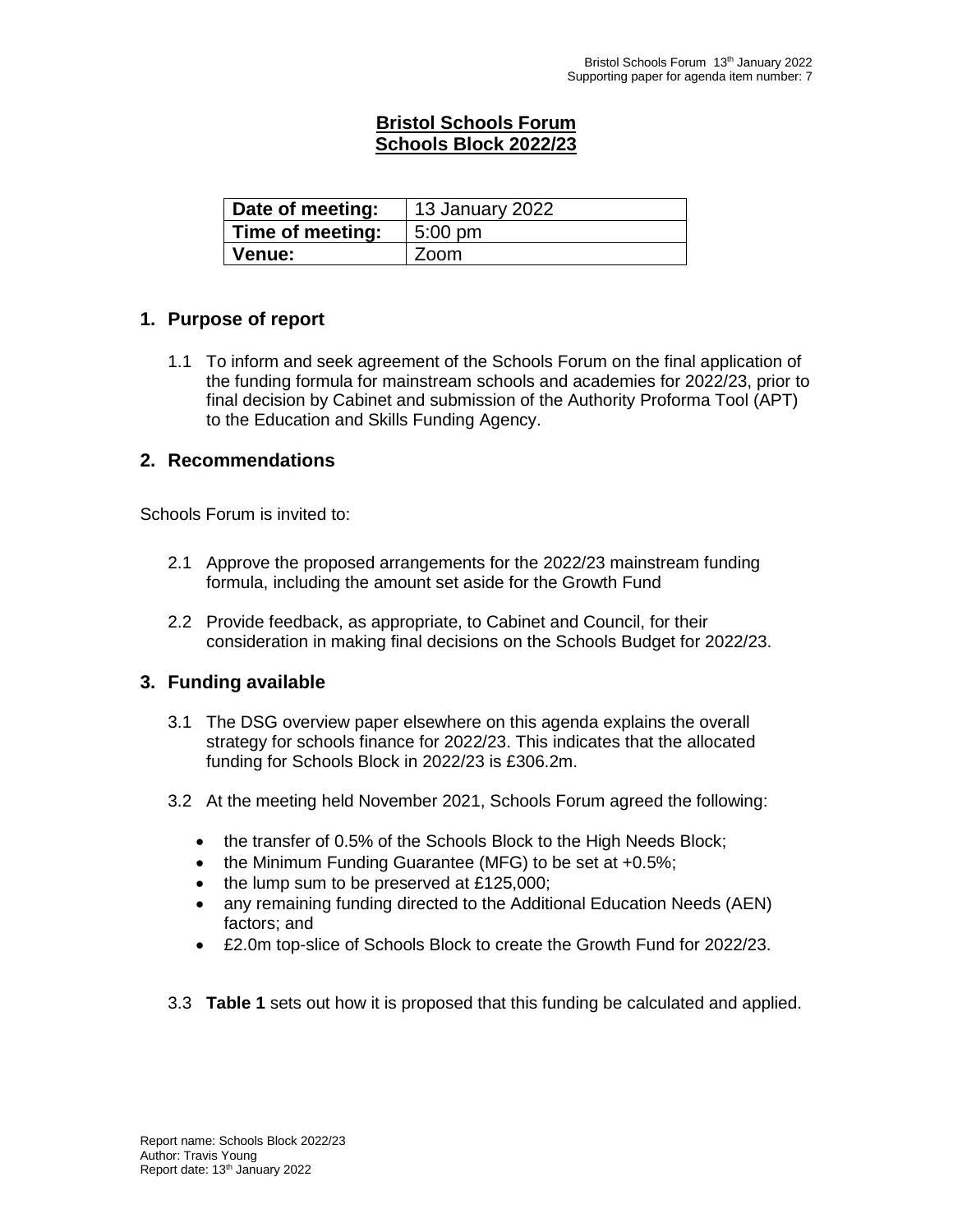| <b>Funding</b>                                      | £'000   | Cost                                                          | £'000    |  |
|-----------------------------------------------------|---------|---------------------------------------------------------------|----------|--|
| Pupil led DSG funding                               | £294.3  | Transfer of 0.5% to HNB                                       | £1.5 $m$ |  |
| Premises led DSG funding                            | £10.0m  | l Growth Fund                                                 | £2.0m    |  |
| Growth funding                                      | £1.9m   | Balance remaining for<br><b>Mainstream Schools</b><br>formula | £302.7m  |  |
|                                                     |         |                                                               |          |  |
| <b>DSG Schools Block Total</b><br><b>Allocation</b> | £306.2m | <b>Schools Block Total</b>                                    | £306.2m  |  |

|  | Table 1: Proposed Schools Block Budget 2022/23 |  |  |  |  |
|--|------------------------------------------------|--|--|--|--|
|--|------------------------------------------------|--|--|--|--|

- 3.4 The component elements of the calculation have been refreshed, upon release of the October 2021 census data. Each of the components is explained below.
- 3.5 **Pupil led DSG funding £294.3m**. This is the sum allocated to the LA based on the number of pupils recorded in the October 2021 census. Primary age pupils attract unit funding of £4,733.44, which is an increase on 2021-22's £4,616.37. Secondary age pupils attract unit funding of £6,168.48, up from £6,000.90. The allocation to Bristol is based on a recorded 35,360 primary age pupils, down from last year's 35,867.5. Secondary is based upon 20,579.0 pupils, up from last year's 19,938.0.
- 3.6 **Premises led funding £10.0m**. This is the element of the Schools Block DSG that recognises costs not defined by NFF values, and is derived from the 2021/22 NFF baseline.
- 3.7 **Growth Funding £1.9m**. This element of the DSG Schools Block settlement is calculated by the ESFA based on the observed differences between the October 2020 and October 2021 school censuses. Growth is measured at the level of middle layer super output areas (MSOAs). This allocation is intended to meet the cost of both the growth fund and the additional cost of those pupils in growing schools not yet present in the school census, but can be insufficient as it is based on the historic change and not the anticipated change it is required to fund.
- 3.8 **Schools Block Total £306.2m**. This is the sum of the proposed allocations above.
- 3.9 **Transfer 0.5% of Schools Block to High Needs Block £1.5m** Schools Forum agreed to the transfer of 0.5% of the Schools Block to the High Needs Block at its meeting in November 2021. 0.5% is the maximum the DfE allows to be agreed locally.
- 3.10 **Growth Fund allocation £2.0m** This funding is the top-slice of the Schools Block taken in order to fund growth expansions in existing schools for the following academic year, separate to the growth commitment in "new and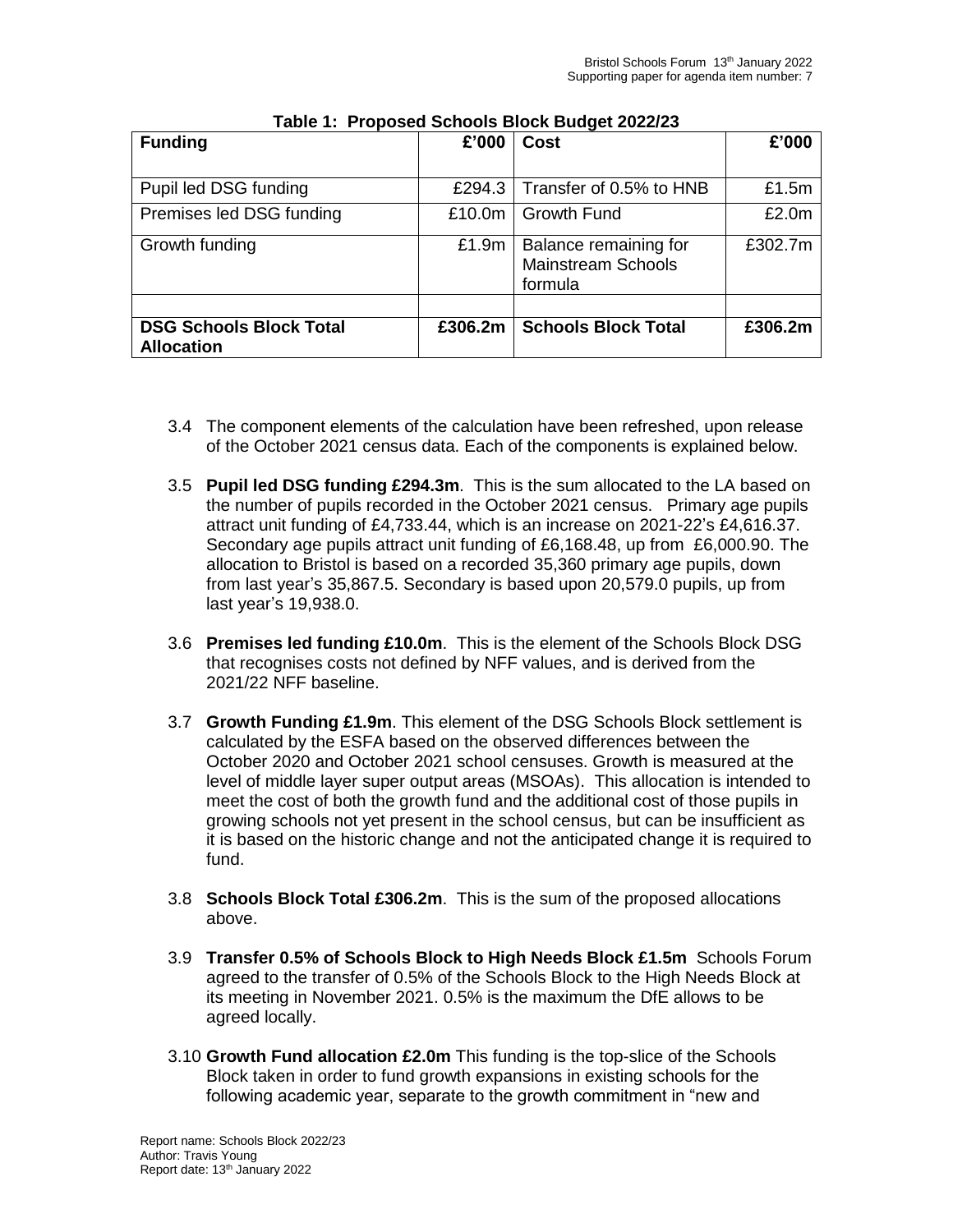growing" schools" which is funded within the formula mechanism. The commitment for 2022/23 is estimated at £1.9m, leaving £0.1m for new commitments that may arise during the admissions round.

- 3.11 **Balance remaining for Mainstream Schools formula £302.7m.** This is the remainder of the Schools Block allocation available for the mainstream funding formula, including the mandated elements of the formula.
- 3.12 **Teacher Pay and Teacher Pensions Employer Contributions Grant funding** The funding formerly provided to mainstream schools via the Teachers Pay Grant (TPG) and Teacher Pensions Employer Contributions Grants (TPECG) was incorporated into the Schools Block of the DSG from 2021/22.
- 3.13 For 2021/22, the ESFA inflated the 2020/21 Post MFG Budget of all mainstream schools subject to the funding formula by an amount representing the funding schools receive through the TPG, the TPECG and supplementary fund in respect of their reception to year 11 pupils. This had the effect of raising each school's baseline funding levels, which the 21/22 formula had to provide against. The ESFA ensured funding these increased baselines by imposing higher Minimum Per Pupil Funding levels and a positive MFG with no capping.
- 3.14 For 2022/23 this methodology continues, with the funding previously paid separately for TPG and TPECG incorporated into each school's baseline position. These baselines and the mandated increases in funding for schools are provided for again via the increased minimum per pupil funding levels and positive MFG.
- 3.15 **Schools Block Total £306.2m.** This is the total of the elements above.

### **4. Growth Fund**

- 4.1 The growth funding into the Schools Block is £1.9m, and this intended to support both the "new and growing" schools funded via the APT and create a growth fund to support existing schools that have been expanded.
- 4.2 Officers have estimated the requirement in "new and growing schools" to be for 70 FTE pupils, and this cost is built into the school funding formula.
- 4.3 Officers have also considered the existing commitments on the Growth Fund and projected these forward for a potential cost in 2022/23. This commitment is estimated to be approximately £1.9m, and includes the effect of existing growth moving from KS3 into KS4.
- 4.4 In addition to the existing known commitments it is possible further expansion may be needed, as the primary age bulge continues to move into secondary schooling. The Growth Fund of £2.0m leaves approximately £0.1m over the estimated known commitment to support any additional growth commitments that may arise.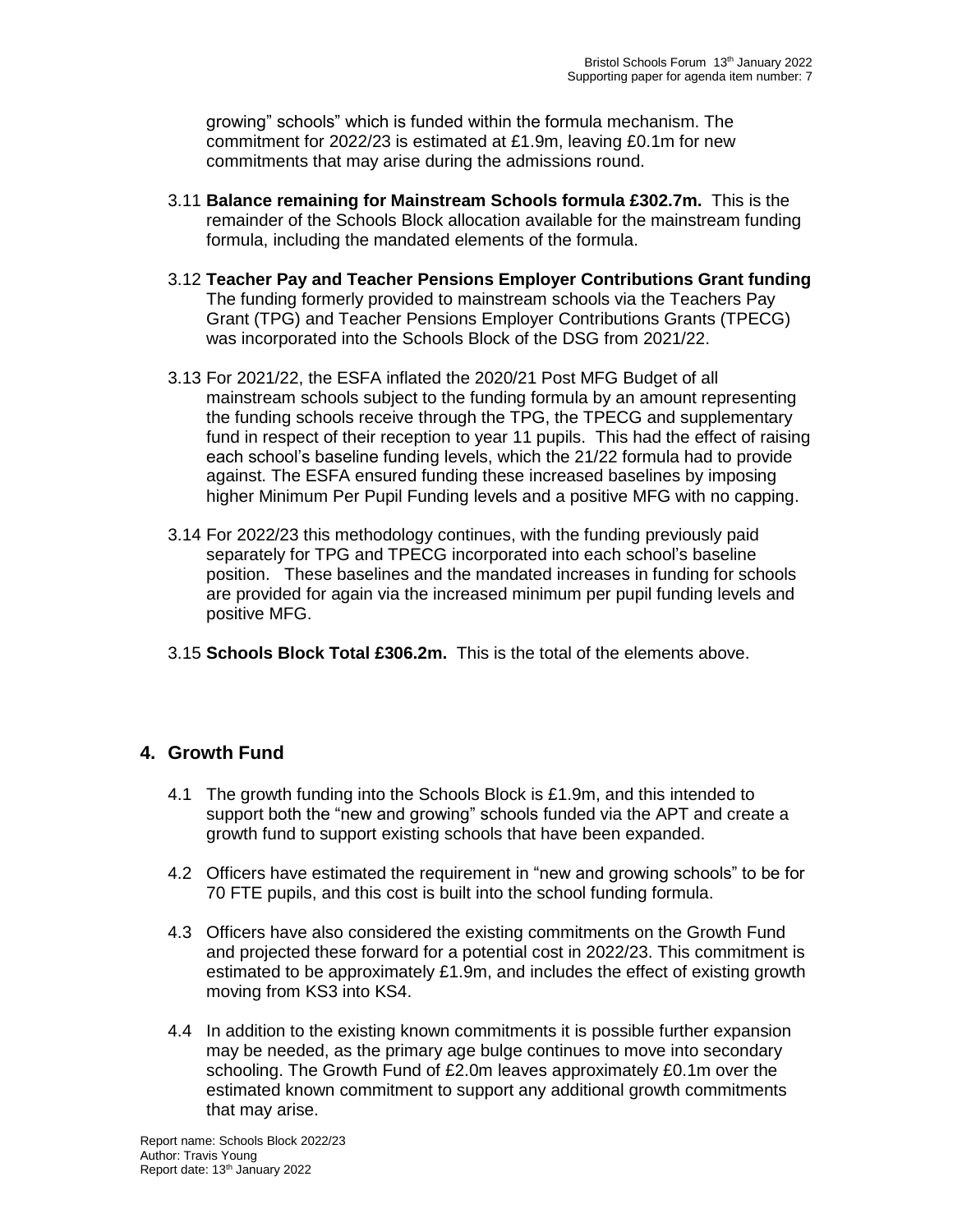# **5. Funding formula**

- 5.1 Schools Forum agreed the principles for the operation of the mainstream formula at is meeting in November 2021, including:
	- Appropriate allocations are made for NNDR/rates
	- A Minimum Funding Guarantee of +0.5%
	- The Additional Educational Needs (AEN) factor values to be a function of the available funding
	- The lump sum is preserved at £125,000 for both Primary and Secondary
	- An allocation of £2.0m is set for the Growth Fund
	- In addition, some de-delegation for maintained primary and secondary schools was decided, however decisions remain to be taken on Insurances and Education Psychology. As de-delegation is applied after formula shares are determined, these outstanding items have no bearing on the information presented in this report.
- 5.2 The Schools Block formula presented has been modelled within the above constraints, using the 2021/22 formula unit values as the starting point.
- 5.3 The basic entitlement uses the AWPU rates from the 2021/22 formula. The total funding distributed by these factors is £205.760m (68% of the pre-MFG total). The per-pupil rates for 2022/23 are as follows:
	- $\bullet$  Primary £3,123
	- KS3 (years 7-9) £4,404
	- KS4 (years 10-11) £4,963
- 5.4 The £125,000 lump sum for all settings distributes £15.8m (5% of the pre-MFG total).
- 5.5 After applying the above, remaining unallocated funding allowed the increase of the AEN factors unit funding by 11% above 2021-22 levels. This means that £65.890m (22% of pre-MFG total) is distributed through these factors.
- 5.6 The Minimum per Pupil funding levels were made a mandatory item in 2020/21 and remain mandatory in the formula, the rates have been dictated by the NFF. For 2022-23 the Primary rate is £4,265, and £5,525 for secondary school pupils.
- 5.7 30 primary schools and 3 secondary schools will receive an uplift to meet this minimum per-pupil funding costing £4.6m (1.5% of pre-MFG funding). For comparison, in 2021/22 32 primary schools and 2 secondary schools required uplifting to the minimum per pupil funding levels, at a cost of £4.1m (1.4% of preMFG funding).